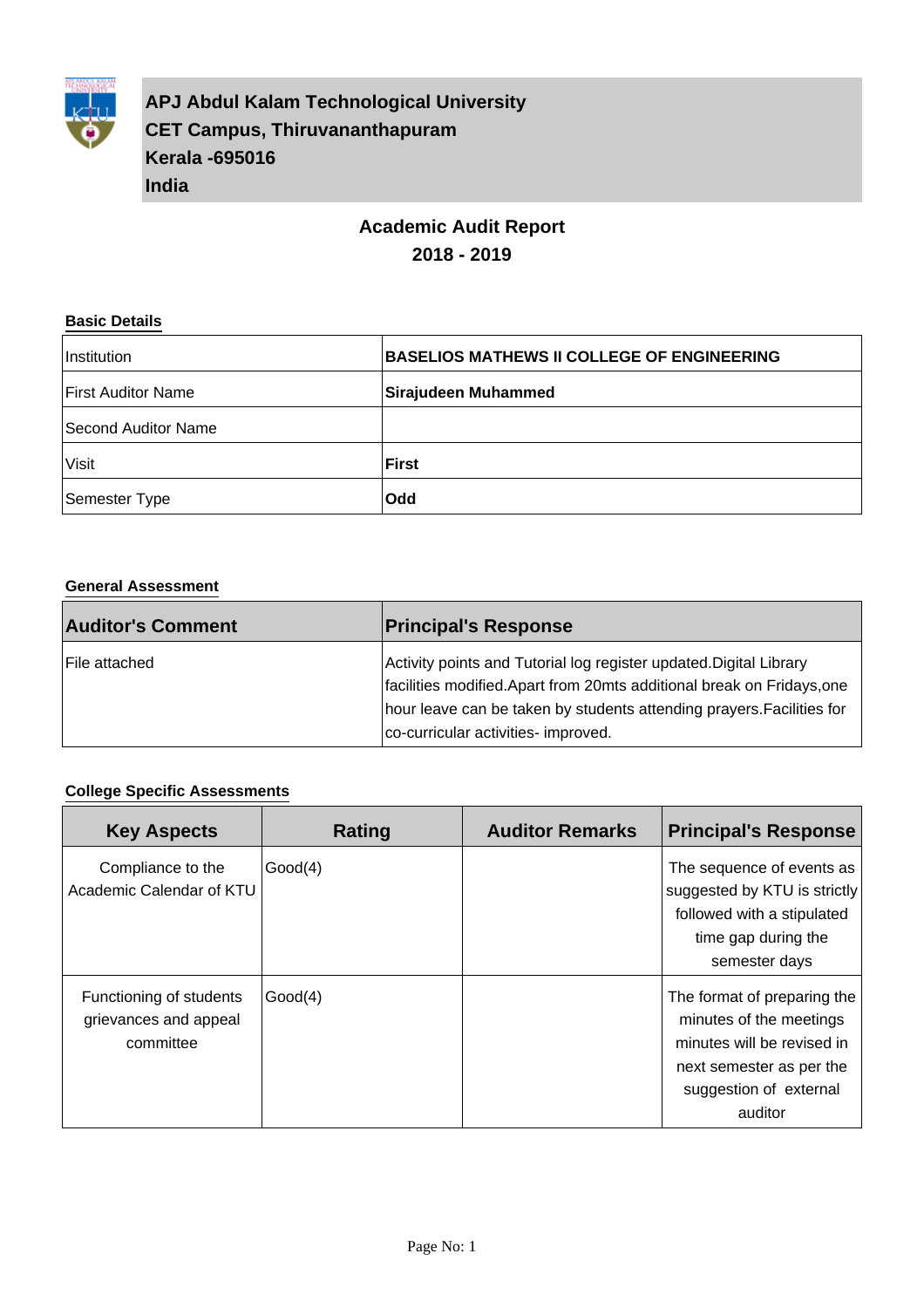| Functioning of Academic<br>Discipline & Welfare<br>committee            | Good(4)      | The functioning of<br>respective committees are<br>regularly verified  |
|-------------------------------------------------------------------------|--------------|------------------------------------------------------------------------|
| Student feedback on co-<br>curricular and<br>extracurricular activities | Fair(3)      | Noted and discussed the<br>steps to be followed for the<br>improvement |
| Average student to faculty<br>ratio index                               | Excellent(5) | Noted                                                                  |
| Progress of Monthly report Good(4)<br>uploading                         |              | Noted                                                                  |
| Principal's response ON<br>previous audit reports                       | Good(4)      | Noted                                                                  |

#### **B.Tech**

| 758 |
|-----|
|     |
|     |

## **ELECTRICAL AND ELECTRONICS ENGINEERING-(Full Time)**

| <b>Key Aspects</b>                                 | Rating  | <b>Auditor Remarks</b>                                                            | <b>Principal's Response</b>                                                                          |
|----------------------------------------------------|---------|-----------------------------------------------------------------------------------|------------------------------------------------------------------------------------------------------|
| Functioning of class/course Good(4)<br>committees  |         |                                                                                   |                                                                                                      |
| Schedule of Time Table                             | Good(4) |                                                                                   |                                                                                                      |
| Attendance of students                             | Good(4) |                                                                                   |                                                                                                      |
| Quantity & Quality of<br>Assignments/Mini Projects | Good(4) |                                                                                   |                                                                                                      |
| Conduct of Tutorial Classes   Fair(3)              |         | Maintain the Tutorial log<br>books properly. Tutorial<br>classes engaged are less | Tutorial log sheets are<br>maintained for each<br>semester. More tutorial<br>classes will be engaged |
| Syllabus coverage as per<br>course plan            | Good(4) |                                                                                   |                                                                                                      |
| Use of ICT enabled<br>teaching & Digital courses   | Fair(3) |                                                                                   |                                                                                                      |
| <b>Conduct of Practical</b><br>classes             | Good(4) |                                                                                   |                                                                                                      |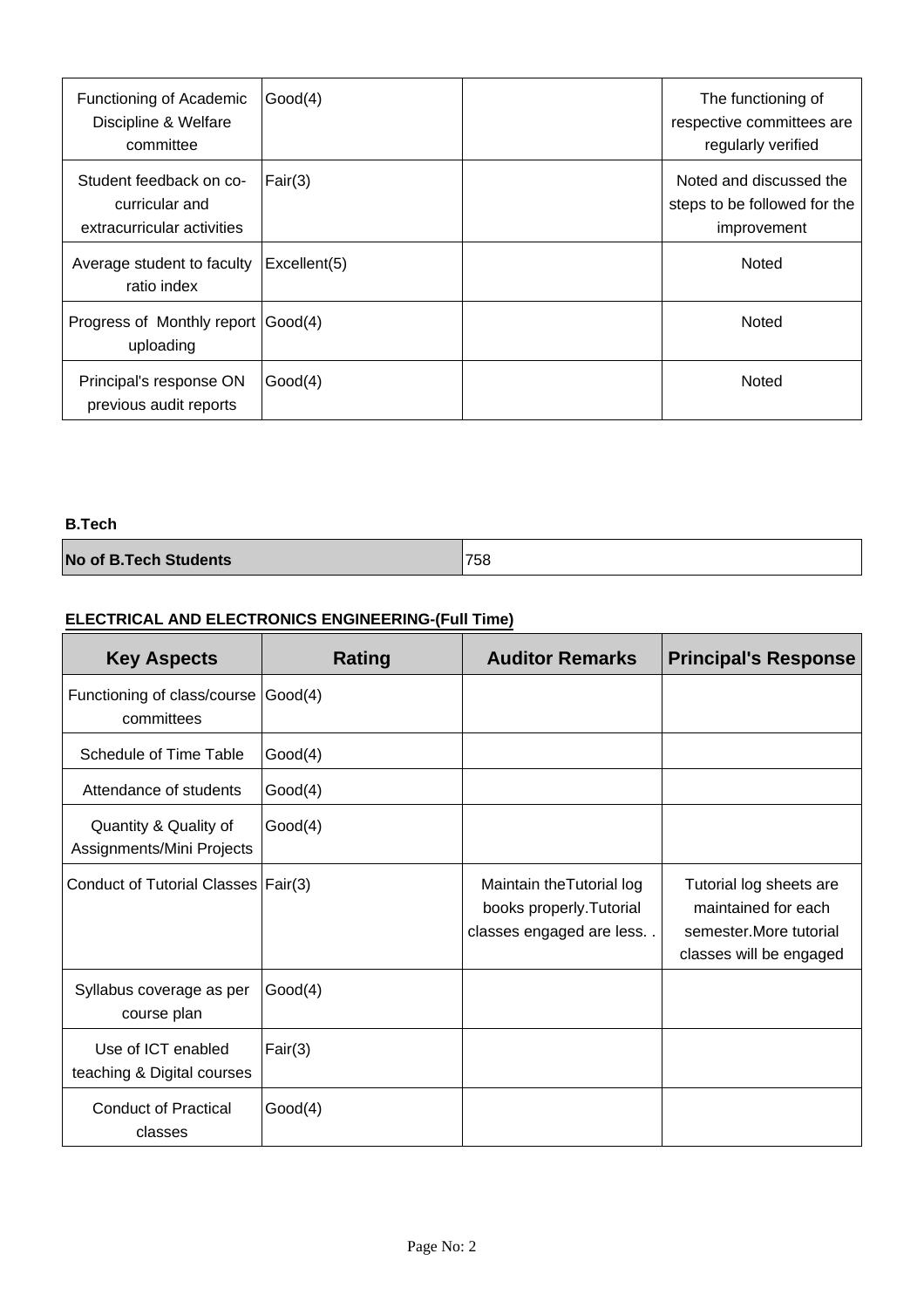| Syllabus coverage of<br>practical courses                     | Excellent(5) |                                                    |                                                     |
|---------------------------------------------------------------|--------------|----------------------------------------------------|-----------------------------------------------------|
| Evaluation of students<br>performance in practical<br>classes | Good(4)      |                                                    |                                                     |
| Conduct of<br>remedial/bridge classes                         | Fair(3)      |                                                    |                                                     |
| Maintenance of course<br>diary                                | Good(4)      |                                                    |                                                     |
| Faculty evaluation by<br>students                             | Good(4)      |                                                    |                                                     |
| Student feedback on<br>curriculum coverage                    | Good(4)      |                                                    |                                                     |
| Student feedback on<br>infrastructural facilities             | Good(4)      |                                                    |                                                     |
| Performance of students in<br>the previous semester           | Poor(2)      |                                                    |                                                     |
| Conduct of seminar classes Good(4)                            |              |                                                    |                                                     |
| Quality & Progress of<br>projects                             | Fair(3)      | No evidance of evaluation<br>conducted in projects | project preliminary reports<br>have been submitted. |

## **APPLIED ELECTRONICS & INSTRUMENTATION ENGINEERING-(Full Time)**

| <b>Key Aspects</b>                                 | Rating       | <b>Auditor Remarks</b> | <b>Principal's Response</b>                                                                                            |
|----------------------------------------------------|--------------|------------------------|------------------------------------------------------------------------------------------------------------------------|
| Functioning of class/course<br>committees          | Good(4)      |                        | It will be ascertained that<br>feedback from students are<br>also included in the minutes<br>of class/course committee |
| Schedule of Time Table                             | Good(4)      |                        |                                                                                                                        |
| Attendance of students                             | Good(4)      |                        |                                                                                                                        |
| Quantity & Quality of<br>Assignments/Mini Projects | Good(4)      |                        |                                                                                                                        |
| Conduct of Tutorial Classes   Good(4)              |              |                        |                                                                                                                        |
| Syllabus coverage as per<br>course plan            | Excellent(5) |                        |                                                                                                                        |
| Use of ICT enabled<br>teaching & Digital courses   | Fair(3)      |                        | All the staffs will be directed<br>to conduct ICT in a more<br>effective way                                           |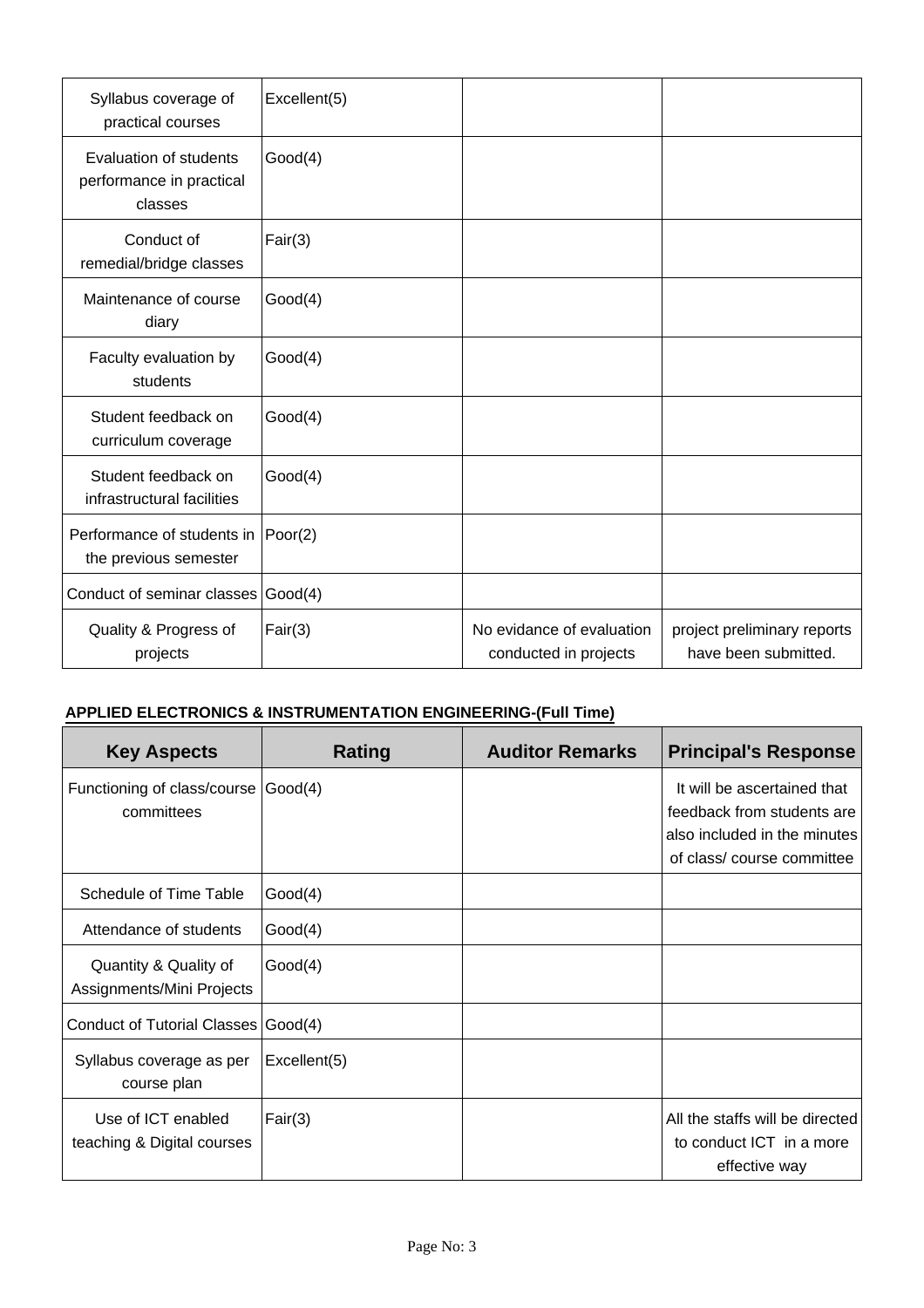| <b>Conduct of Practical</b><br>classes                        | Excellent(5) |                                                                                                                                                                             |
|---------------------------------------------------------------|--------------|-----------------------------------------------------------------------------------------------------------------------------------------------------------------------------|
| Syllabus coverage of<br>practical courses                     | Good(4)      |                                                                                                                                                                             |
| Evaluation of students<br>performance in practical<br>classes | Fair(3)      | Noted and additional<br>practical sessions will be<br>given to students to<br>improve their performance                                                                     |
| Conduct of<br>remedial/bridge classes                         | Good(4)      |                                                                                                                                                                             |
| Maintenance of course<br>diary                                | Good(4)      |                                                                                                                                                                             |
| Faculty evaluation by<br>students                             | Good(4)      |                                                                                                                                                                             |
| Student feedback on<br>curriculum coverage                    | Excellent(5) |                                                                                                                                                                             |
| Student feedback on<br>infrastructural facilities             | Good(4)      |                                                                                                                                                                             |
| Performance of students in<br>the previous semester           | Poor(2)      | Noted. We have given<br>special coaching to the<br>students this semester by<br>dividing them into groups<br>and giving them additional<br>coaching on the weak<br>subjects |
| Conduct of seminar classes Good(4)                            |              |                                                                                                                                                                             |
| Quality & Progress of<br>projects                             | Good(4)      |                                                                                                                                                                             |

## **CIVIL ENGINEERING-(Full Time)**

| <b>Key Aspects</b>                                 | Rating  | <b>Auditor Remarks</b> | <b>Principal's Response</b> |
|----------------------------------------------------|---------|------------------------|-----------------------------|
| Functioning of class/course<br>committees          | Good(4) |                        |                             |
| Schedule of Time Table                             | Good(4) |                        |                             |
| Attendance of students                             | Good(4) |                        |                             |
| Quantity & Quality of<br>Assignments/Mini Projects | Good(4) |                        |                             |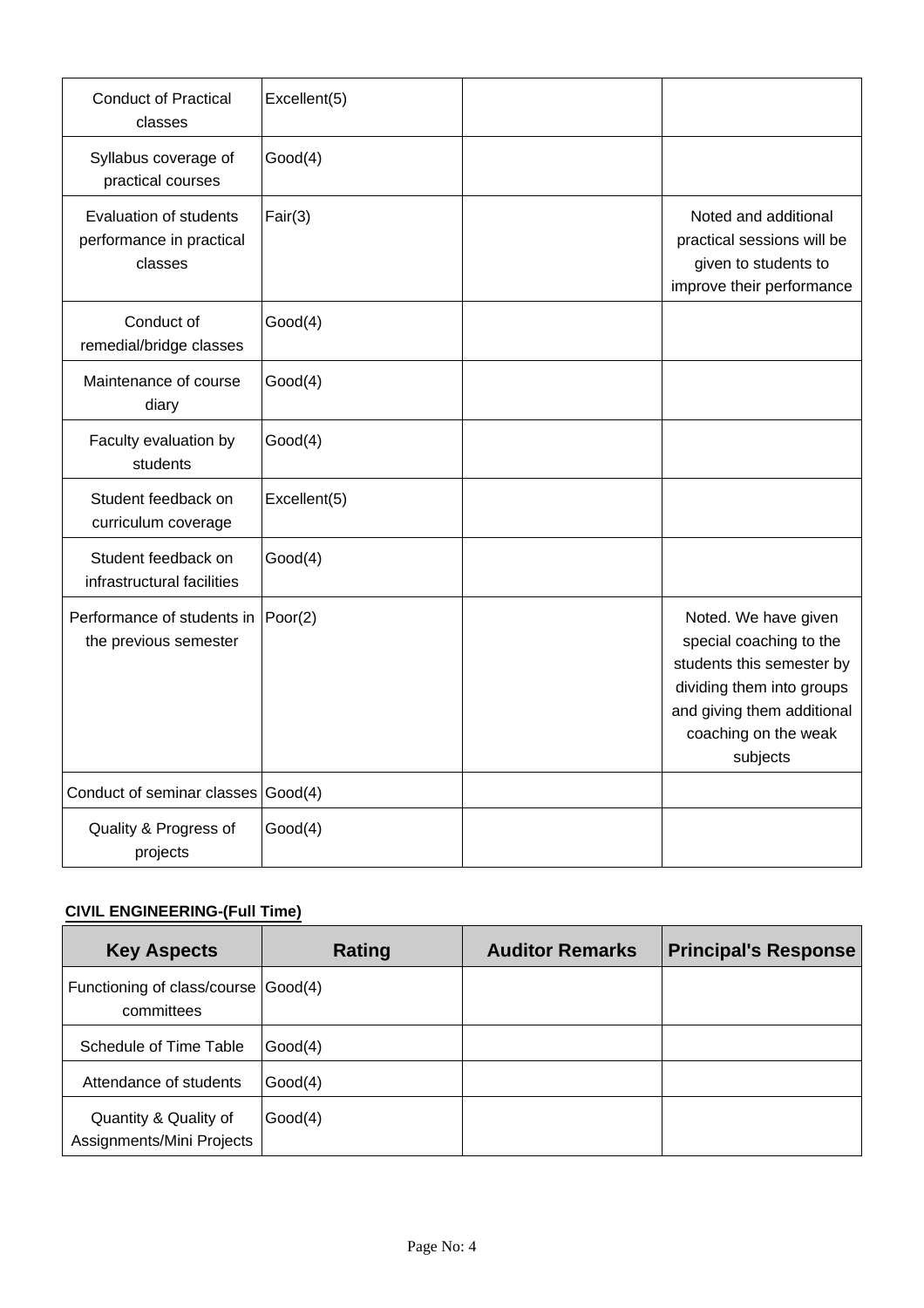| Conduct of Tutorial Classes   Poor(2)                         |              | Tutorial books are not<br>properly maintained.<br>Number of tutorial classes<br>engaged are less | The format of conducting<br>tutorial classes is<br>reconfigured as per the<br>advice of External Auditor.<br>Restarted the pattern of<br>maintaining Tutorial log<br>register. |
|---------------------------------------------------------------|--------------|--------------------------------------------------------------------------------------------------|--------------------------------------------------------------------------------------------------------------------------------------------------------------------------------|
| Syllabus coverage as per<br>course plan                       | Good(4)      |                                                                                                  |                                                                                                                                                                                |
| Use of ICT enabled<br>teaching & Digital courses              | Fair(3)      |                                                                                                  | Adviced the faculties to plan<br>for more ICTs from next<br>semester. Also the pattern<br>of Adapting NPTEL videos<br>is suggested                                             |
| <b>Conduct of Practical</b><br>classes                        | Excellent(5) |                                                                                                  |                                                                                                                                                                                |
| Syllabus coverage of<br>practical courses                     | Excellent(5) |                                                                                                  |                                                                                                                                                                                |
| Evaluation of students<br>performance in practical<br>classes | Good(4)      |                                                                                                  |                                                                                                                                                                                |
| Conduct of<br>remedial/bridge classes                         | Fair(3)      |                                                                                                  | List of remedial students is<br>taken and scheduled the<br>remedial classes<br>accordingly                                                                                     |
| Maintenance of course<br>diary                                | Good(4)      |                                                                                                  |                                                                                                                                                                                |
| Faculty evaluation by<br>students                             | Good(4)      |                                                                                                  |                                                                                                                                                                                |
| Student feedback on<br>curriculum coverage                    | Good(4)      |                                                                                                  |                                                                                                                                                                                |
| Student feedback on<br>infrastructural facilities             | Good(4)      |                                                                                                  |                                                                                                                                                                                |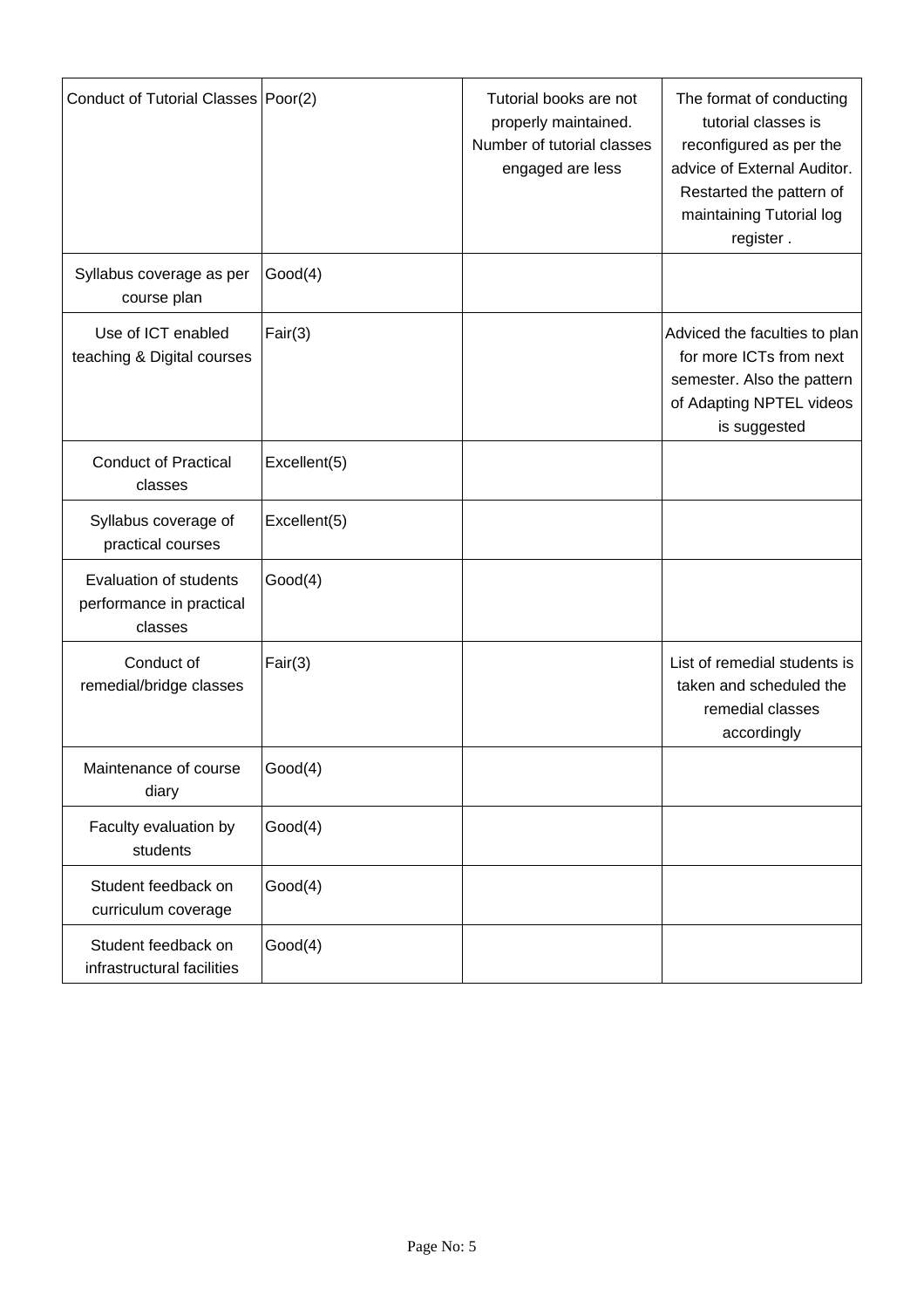| Performance of students in  Poor(2)<br>the previous semester |         |                                  | Discussed the methods for<br>improving the results in the<br>forthcomming semester<br>with faculties. Advisors<br>were informed to give a<br>personal attention to the<br>students who are showing<br>poor performance in<br>classes and exams.<br>Besides prompt waitage<br>should be given for those<br>students who have failed in<br>one or two subjects. |
|--------------------------------------------------------------|---------|----------------------------------|---------------------------------------------------------------------------------------------------------------------------------------------------------------------------------------------------------------------------------------------------------------------------------------------------------------------------------------------------------------|
| Conduct of seminar classes Good(4)                           |         |                                  |                                                                                                                                                                                                                                                                                                                                                               |
| Quality & Progress of<br>projects                            | Fair(3) | No evidance of two<br>evaluation | Pattern project evaluation is<br>verified and necessary<br>action were taken                                                                                                                                                                                                                                                                                  |

## **ELECTRONICS & COMMUNICATION ENGG-(Full Time)**

| <b>Key Aspects</b>                                 | <b>Rating</b> | <b>Auditor Remarks</b> | <b>Principal's Response</b>                                                                                                       |
|----------------------------------------------------|---------------|------------------------|-----------------------------------------------------------------------------------------------------------------------------------|
| Functioning of class/course Good(4)<br>committees  |               |                        | diligent effort will be taken<br>to make excellent                                                                                |
| Schedule of Time Table                             | Good(4)       |                        | Remedial and tutorial hours<br>are included                                                                                       |
| Attendance of students                             | Good(4)       |                        | Students are given strict<br>instruction to take prior<br>permission before taking<br>leave. All students are<br>regular in class |
| Quantity & Quality of<br>Assignments/Mini Projects | Good(4)       |                        | Instructed to get approval<br>from HoD before giving to<br>students                                                               |
| Conduct of Tutorial Classes Good(4)                |               |                        | Fixed slots are given in<br>timetable                                                                                             |
| Syllabus coverage as per<br>course plan            | Excellent(5)  |                        | It will be maintained                                                                                                             |
| Use of ICT enabled<br>teaching & Digital courses   | Fair(3)       |                        | Instructed faculty<br>concerned to give NPTEL<br>material to students                                                             |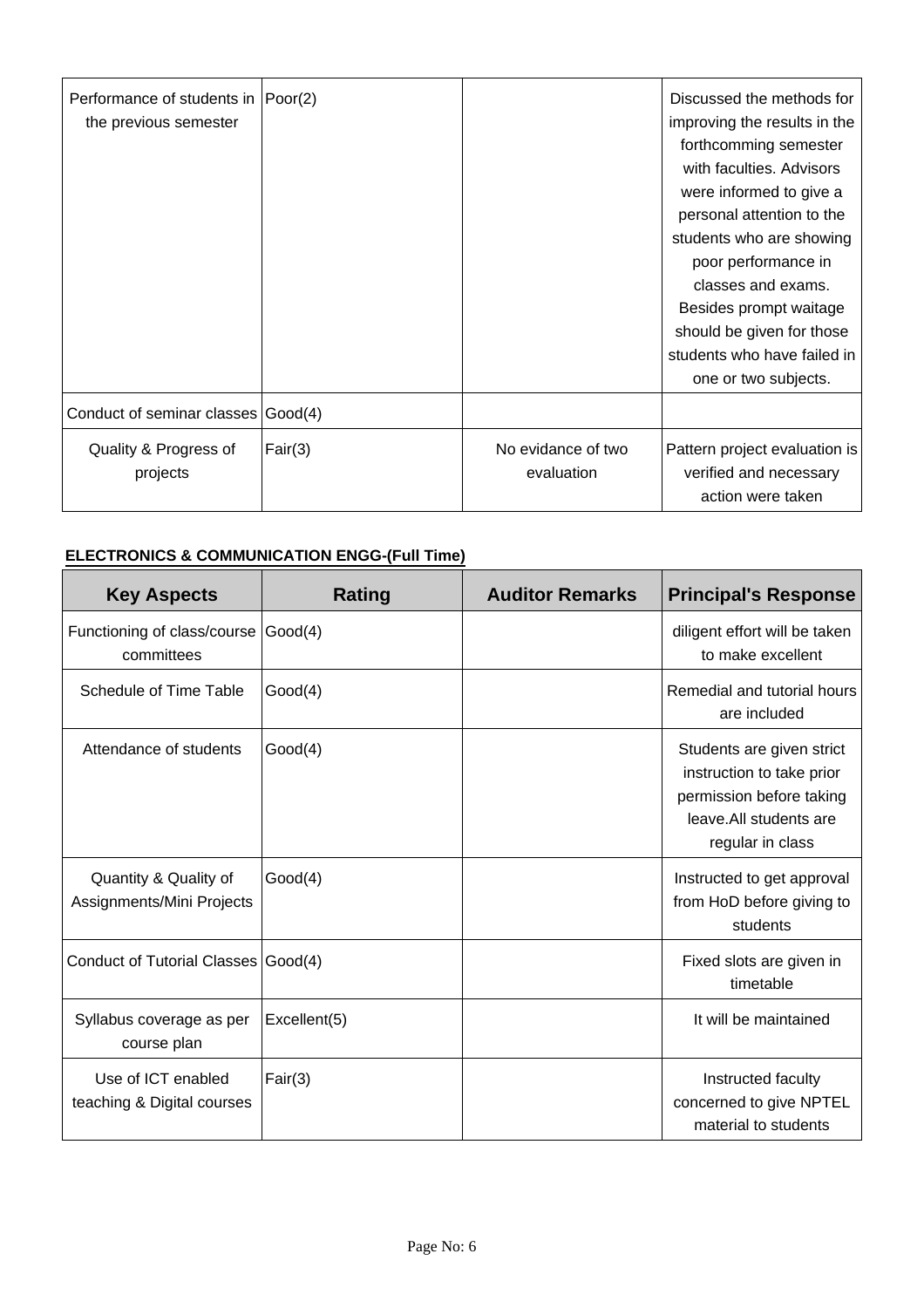| <b>Conduct of Practical</b><br>classes                        | Good(4)      | All experiments as per<br>curriculum are completed                                                                                                    |
|---------------------------------------------------------------|--------------|-------------------------------------------------------------------------------------------------------------------------------------------------------|
| Syllabus coverage of<br>practical courses                     | Excellent(5) | It will be maintained                                                                                                                                 |
| Evaluation of students<br>performance in practical<br>classes | Good(4)      | Faculty incharge are<br>reminded to ask viva and<br>complete lab work in the<br>same lab hour itself                                                  |
| Conduct of<br>remedial/bridge classes                         | Good(4)      | An average of 4(5) remedial<br>sessions are conducted for<br>every subjects                                                                           |
| Maintenance of course<br>diary                                | Good(4)      | Faculties are updating the<br>course diary regularly                                                                                                  |
| Faculty evaluation by<br>students                             | Good(4)      | Feedback is taken by<br>advisors, Hod and Dean<br>students affairs twice in a<br>sem.                                                                 |
| Student feedback on<br>curriculum coverage                    | Good(4)      | Portions are being<br>completed as per academic<br>calendar                                                                                           |
| Student feedback on<br>infrastructural facilities             | Good(4)      | Faulty laboratory<br>equipments are corrected<br>regularly                                                                                            |
| Performance of students in Poor(2)<br>the previous semester   |              | Average pass % of latest<br>university results of all<br>courses are as follows:<br>2015-2019 batch=79%<br>2016-2020 batch=83%<br>2017-2021 batch=93% |
| Conduct of seminar classes Good(4)                            |              | Planning to conduct more<br>seminars under association<br>banner                                                                                      |
| Quality & Progress of<br>projects                             | Good(4)      | Latest technology projects<br>are selected                                                                                                            |

### **COMPUTER SCIENCE & ENGINEERING-(Full Time)**

| <b>Key Aspects</b>                                | Rating | <b>Auditor Remarks</b> | <b>Principal's Response</b> |
|---------------------------------------------------|--------|------------------------|-----------------------------|
| Functioning of class/course Good(4)<br>committees |        |                        |                             |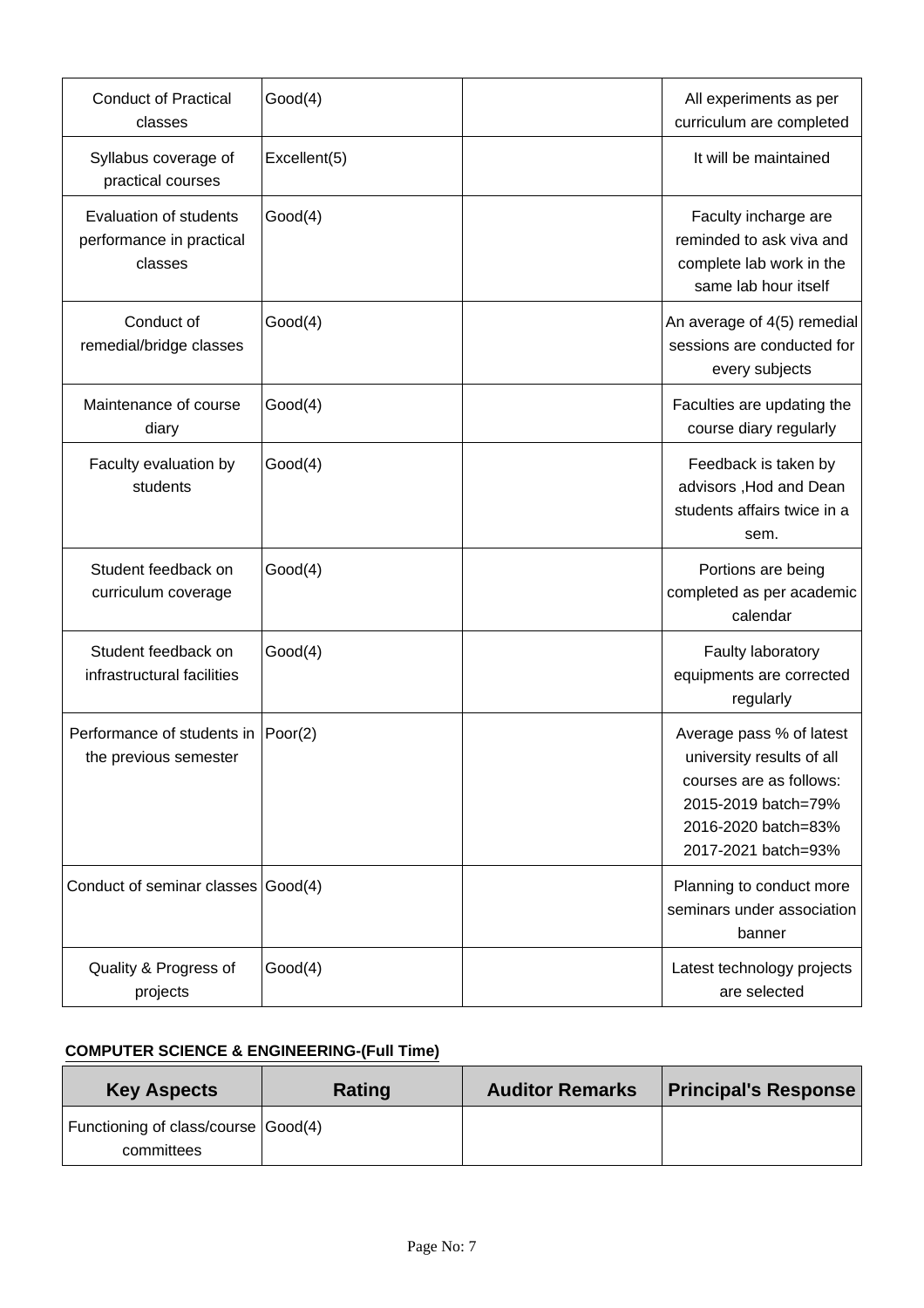| Schedule of Time Table                                        | Good(4)         |                                                                                                      |                                                             |
|---------------------------------------------------------------|-----------------|------------------------------------------------------------------------------------------------------|-------------------------------------------------------------|
| Attendance of students                                        | Good(4)         |                                                                                                      |                                                             |
| Quantity & Quality of<br>Assignments/Mini Projects            | Good(4)         |                                                                                                      |                                                             |
| Conduct of Tutorial Classes   Fair(3)                         |                 | Less number of tutorial<br>classes are engaged.<br>Tutorial log books are not<br>maintained properly | Started maintaining tutorial<br>log book in the department. |
| Syllabus coverage as per<br>course plan                       | Excellent(5)    |                                                                                                      |                                                             |
| Use of ICT enabled<br>teaching & Digital courses              | Fair(3)         |                                                                                                      | Will improve                                                |
| <b>Conduct of Practical</b><br>classes                        | Good(4)         |                                                                                                      |                                                             |
| Syllabus coverage of<br>practical courses                     | Excellent(5)    |                                                                                                      |                                                             |
| Evaluation of students<br>performance in practical<br>classes | Good(4)         |                                                                                                      |                                                             |
| Conduct of<br>remedial/bridge classes                         | Fair(3)         | Less number of remedial/<br>bridge courses have taken                                                | In the coming semester we<br>will improve                   |
| Maintenance of course<br>diary                                | Good(4)         |                                                                                                      |                                                             |
| Faculty evaluation by<br>students                             | Good(4)         |                                                                                                      |                                                             |
| Student feedback on<br>curriculum coverage                    | Good(4)         |                                                                                                      |                                                             |
| Student feedback on<br>infrastructural facilities             | Good(4)         |                                                                                                      |                                                             |
| Performance of students in<br>the previous semester           | $\vert$ Fair(3) |                                                                                                      |                                                             |
| Conduct of seminar classes Good(4)                            |                 |                                                                                                      |                                                             |
| Quality & Progress of<br>projects                             | Good(4)         |                                                                                                      |                                                             |

## **MECHANICAL ENGINEERING-(Full Time)**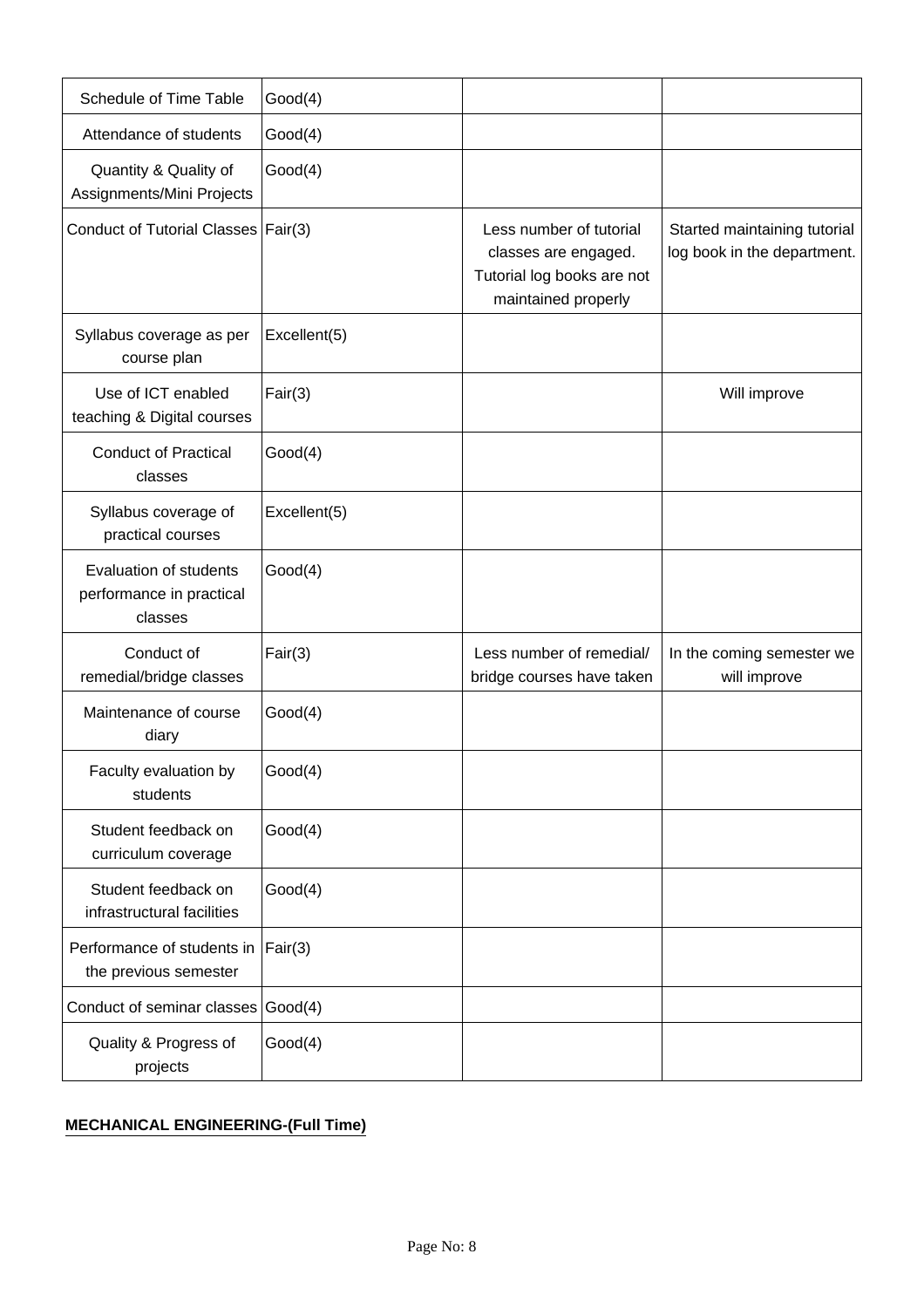| <b>Key Aspects</b>                                                   | <b>Rating</b> | <b>Auditor Remarks</b>                                                                          | <b>Principal's Response</b>                       |
|----------------------------------------------------------------------|---------------|-------------------------------------------------------------------------------------------------|---------------------------------------------------|
| Functioning of class/course<br>committees                            | Good(4)       |                                                                                                 |                                                   |
| Schedule of Time Table                                               | Good(4)       |                                                                                                 |                                                   |
| Attendance of students                                               | Good(4)       |                                                                                                 |                                                   |
| Quantity & Quality of<br>Assignments/Mini Projects                   | Good(4)       |                                                                                                 |                                                   |
| Conduct of Tutorial Classes   Poor(2)                                |               | Tutorial log books are not<br>maintained properly. Tutorial<br>classes engaged are very<br>less | Noted and planned a new<br>method correspondingly |
| Syllabus coverage as per<br>course plan                              | Good(4)       |                                                                                                 |                                                   |
| Use of ICT enabled<br>teaching & Digital courses                     | Fair(3)       |                                                                                                 |                                                   |
| <b>Conduct of Practical</b><br>classes                               | Good(4)       |                                                                                                 |                                                   |
| Syllabus coverage of<br>practical courses                            | Good(4)       |                                                                                                 |                                                   |
| <b>Evaluation of students</b><br>performance in practical<br>classes | Good(4)       |                                                                                                 |                                                   |
| Conduct of<br>remedial/bridge classes                                | Fair(3)       |                                                                                                 |                                                   |
| Maintenance of course<br>diary                                       | Good(4)       |                                                                                                 |                                                   |
| Faculty evaluation by<br>students                                    | Good(4)       |                                                                                                 |                                                   |
| Student feedback on<br>curriculum coverage                           | Good(4)       |                                                                                                 |                                                   |
| Student feedback on<br>infrastructural facilities                    | Good(4)       |                                                                                                 |                                                   |
| Performance of students in<br>the previous semester                  | Very Poor(1)  |                                                                                                 |                                                   |
| Conduct of seminar classes Good(4)                                   |               |                                                                                                 |                                                   |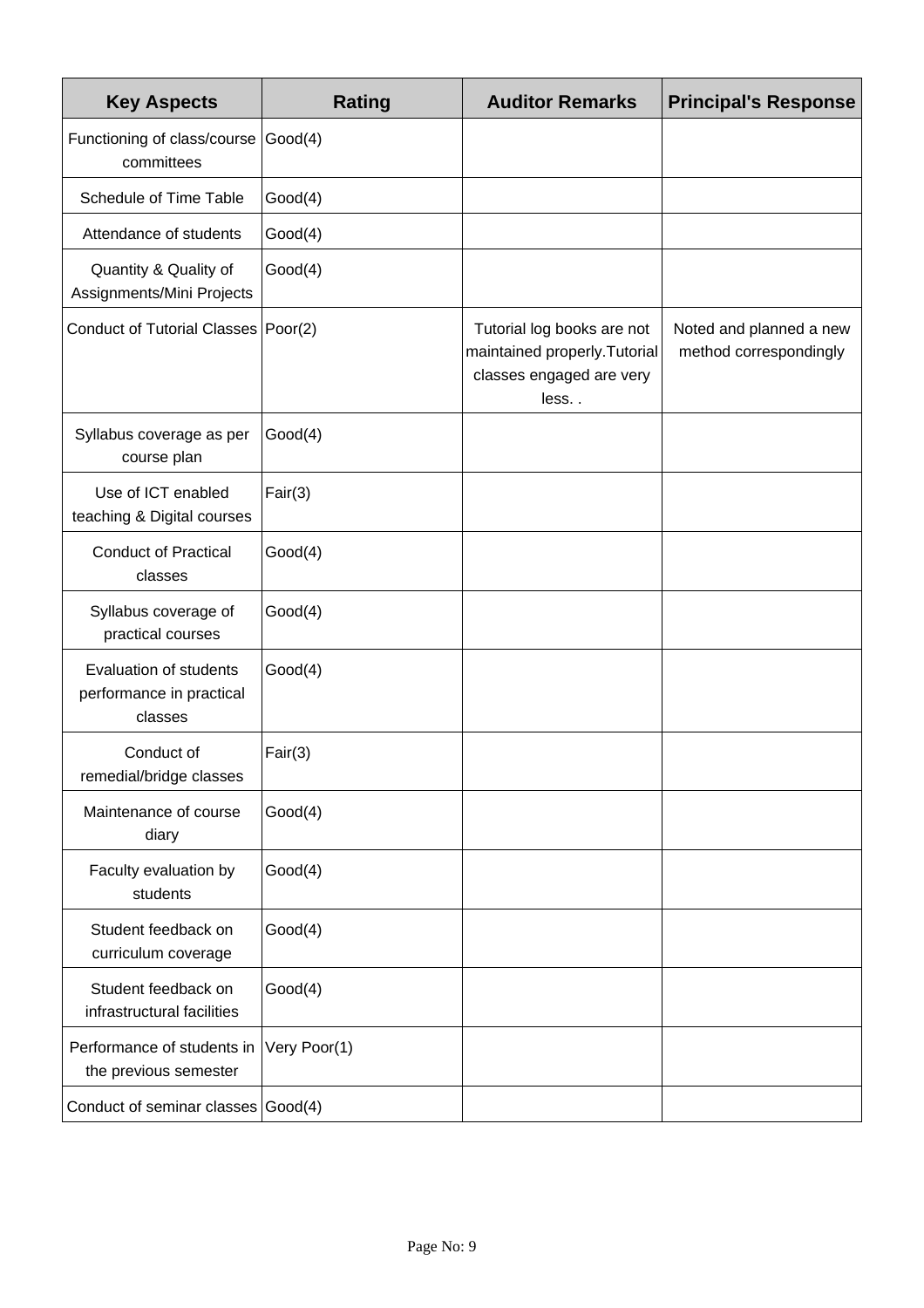| Quality & Progress of<br>projects | Fair(3) | No evidance of evaluation<br>conducted in projects | Noted and revised the<br>project evaluation<br>committee as well as the<br>rules and regulations in<br>order to organise the<br>evaluation in a proper way |
|-----------------------------------|---------|----------------------------------------------------|------------------------------------------------------------------------------------------------------------------------------------------------------------|
|-----------------------------------|---------|----------------------------------------------------|------------------------------------------------------------------------------------------------------------------------------------------------------------|

**M.Tech**

**No of M.Tech Students** 25

# **COMPUTER SCIENCE AND ENGINEERING(COMPUTER SCIENCE AND ENGINEERING)-(Full Time)**

| <b>Key Aspects</b>                                            | <b>Rating</b> | <b>Auditor Remarks</b> | <b>Principal's Response</b>                 |
|---------------------------------------------------------------|---------------|------------------------|---------------------------------------------|
| Functioning of class/course<br>committees                     | Good(4)       |                        |                                             |
| Schedule of Time Table                                        | Good(4)       |                        |                                             |
| Attendance of students                                        | Good(4)       |                        |                                             |
| Quantity & Quality of<br>Assignments/Mini Projects            | Good(4)       |                        |                                             |
| Conduct of Tutorial Classes Not Relevant                      |               |                        |                                             |
| Syllabus coverage as per<br>course plan                       | Good(4)       |                        |                                             |
| Use of ICT enabled<br>teaching & Digital courses              | Fair(3)       |                        | Will improve in the coming<br>academic year |
| <b>Conduct of Practical</b><br>classes                        | Good(4)       |                        |                                             |
| Syllabus coverage of<br>practical courses                     | Good(4)       |                        |                                             |
| Evaluation of students<br>performance in practical<br>classes | Good(4)       |                        |                                             |
| Conduct of<br>remedial/bridge classes                         | Fair(3)       |                        | Will improve conduct of<br>remedial classes |
| Maintenance of course<br>diary                                | Good(4)       |                        |                                             |
| Faculty evaluation by<br>students                             | Good(4)       |                        |                                             |